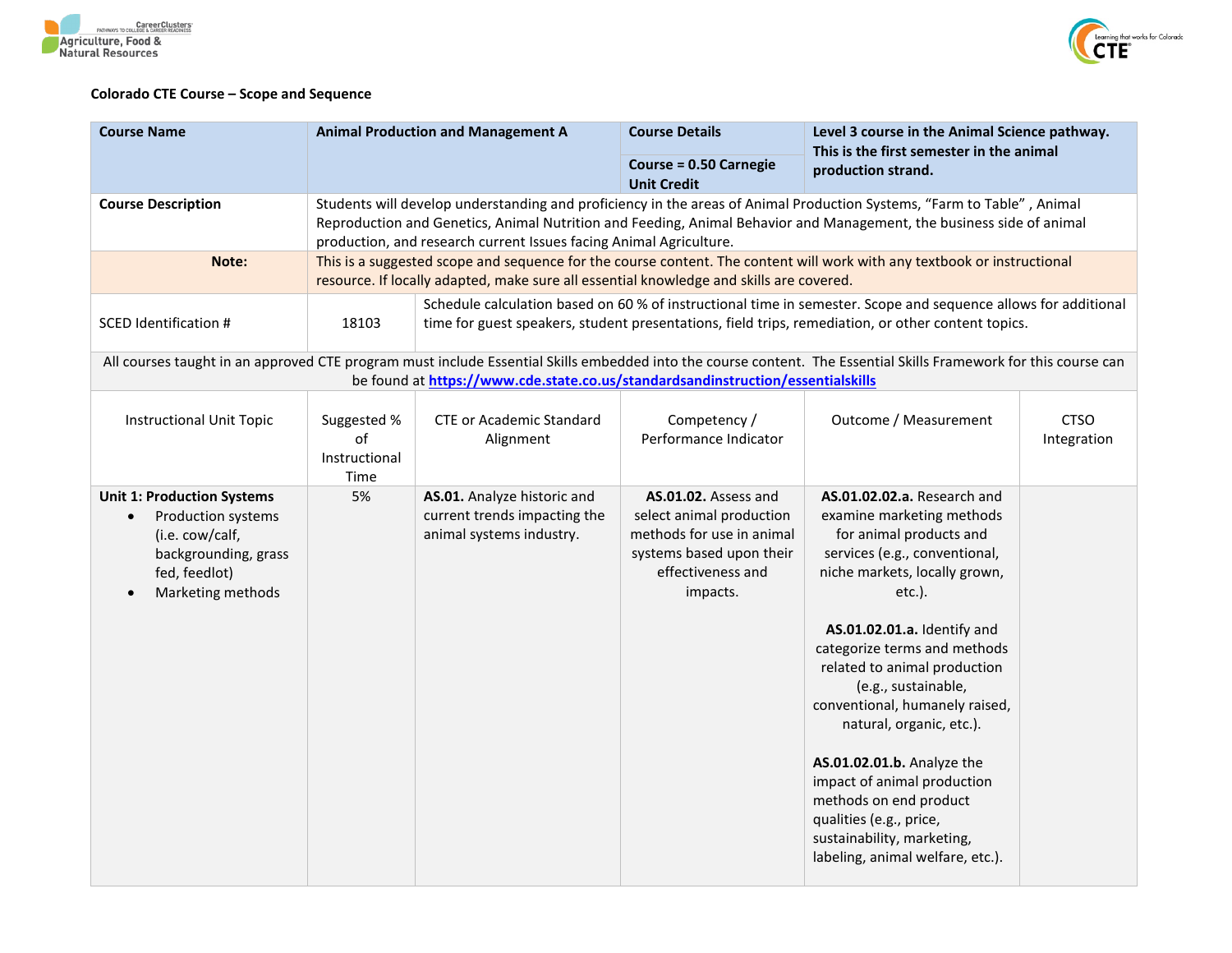



| Unit 2: Farm To Table-<br>Animal supply chain                                                                                                                                                                                                          | 15% | <b>CS.02.</b> Evaluate the nature<br>and scope of the Agriculture,<br>Food & Natural Resources<br>Career Cluster and the role of<br>agriculture, food and natural<br>resources (AFNR) in society<br>and the economy. | CS.02.02. Examine the<br>components of the AFNR<br>systems and assess their<br>impact on the local, state,<br>national and global<br>society and economy.                                                          | CS.02.02.01.a. Identify and<br>summarize the components<br>within AFNR systems (e.g.,<br>Animal Systems: health,<br>nutrition, genetics, etc.;<br>Natural Resources Systems:<br>soil, water, etc.).<br>CS.02.02.01.b. Assess<br>components within AFNR<br>systems and analyze<br>relationships between<br>systems.<br><b>CS.02.02.02.a.</b> Define and<br>summarize societies on local,<br>state, national and global<br>levels and describe how they<br>relate to AFNR systems.<br>CS.02.02.02.b. Assess how<br>people within societies on<br>local, state, national and global<br>levels interact with AFNR<br>systems on daily, monthly or<br>yearly basis. |  |
|--------------------------------------------------------------------------------------------------------------------------------------------------------------------------------------------------------------------------------------------------------|-----|----------------------------------------------------------------------------------------------------------------------------------------------------------------------------------------------------------------------|--------------------------------------------------------------------------------------------------------------------------------------------------------------------------------------------------------------------|----------------------------------------------------------------------------------------------------------------------------------------------------------------------------------------------------------------------------------------------------------------------------------------------------------------------------------------------------------------------------------------------------------------------------------------------------------------------------------------------------------------------------------------------------------------------------------------------------------------------------------------------------------------|--|
| <b>Unit 3: Reproduction and</b><br><b>Genetics</b><br>Reproductive anatomy<br>Reproductive<br>$\bullet$<br>hormones<br>Hormone regulation<br>Reproductive<br>$\bullet$<br>technologies<br>Mating systems<br>Artificial Insemination<br>Embryo Transfer | 20% | AS.04. Apply principles of<br>animal reproduction to<br>achieve desired outcomes for<br>performance, development<br>and/or economic production.                                                                      | AS.04.01. Performance<br>Indicator: Evaluate<br>animals for breeding<br>readiness and soundness.<br>AS.04.02. Performance<br>Indicator: Apply scientific<br>principles to select and<br>care for breeding animals. | AS.04.01.01.a. Identify and<br>categorize the male and<br>female reproductive organs of<br>the major animal species.<br>AS.04.01.01.b. Analyze the<br>functions of major organs in<br>the male and female<br>reproductive systems.<br>AS.04.02.03.b. Evaluate<br>reproductive problems that<br>occur in animals.                                                                                                                                                                                                                                                                                                                                               |  |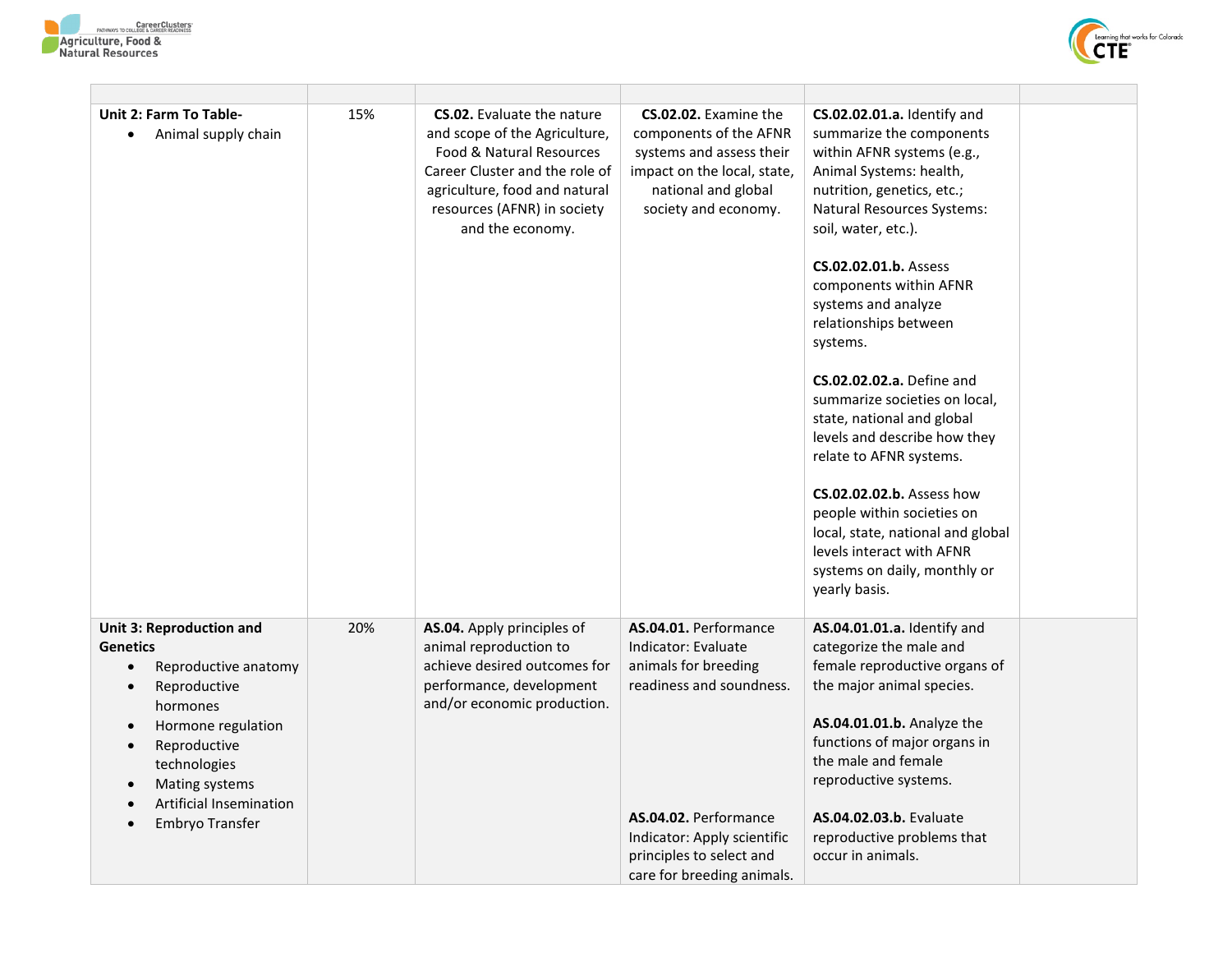



|  | AS.04.03 Performance<br>Indicator: Apply scientific<br>principles to breed<br>animals. | AS.04.03.01.a. Identify and<br>categorize natural and artificial<br>breeding methods (e.g.,<br>natural breeding, artificial<br>insemination, estrous<br>synchronization, flushing,<br>cloning, etc.).                                                            |  |
|--|----------------------------------------------------------------------------------------|------------------------------------------------------------------------------------------------------------------------------------------------------------------------------------------------------------------------------------------------------------------|--|
|  |                                                                                        | AS.04.03.02.a. Analyze the<br>materials, methods and<br>processes of artificial<br>insemination.                                                                                                                                                                 |  |
|  |                                                                                        | AS.04.03.02.b. Demonstrate<br>artificial insemination<br>techniques.                                                                                                                                                                                             |  |
|  |                                                                                        | AS.04.03.03.b. Analyze the<br>processes of major<br>reproductive management<br>practices, including estrous<br>synchronization,<br>superovulation, flushing and<br>embryo transfer.                                                                              |  |
|  |                                                                                        | AS.04.03.03.a. Identify and<br>summarize the advantages and<br>disadvantages of major<br>reproductive management<br>practices, including estrous<br>synchronization,<br>superovulation, flushing and<br>embryo transfer (e.g., cost,<br>labor, equipment, etc.). |  |
|  |                                                                                        | AS.04.03.04.b. Compare and<br>contrast quantitative breeding<br>value differences between<br>genetically superior animals<br>and animals of average genetic<br>value.                                                                                            |  |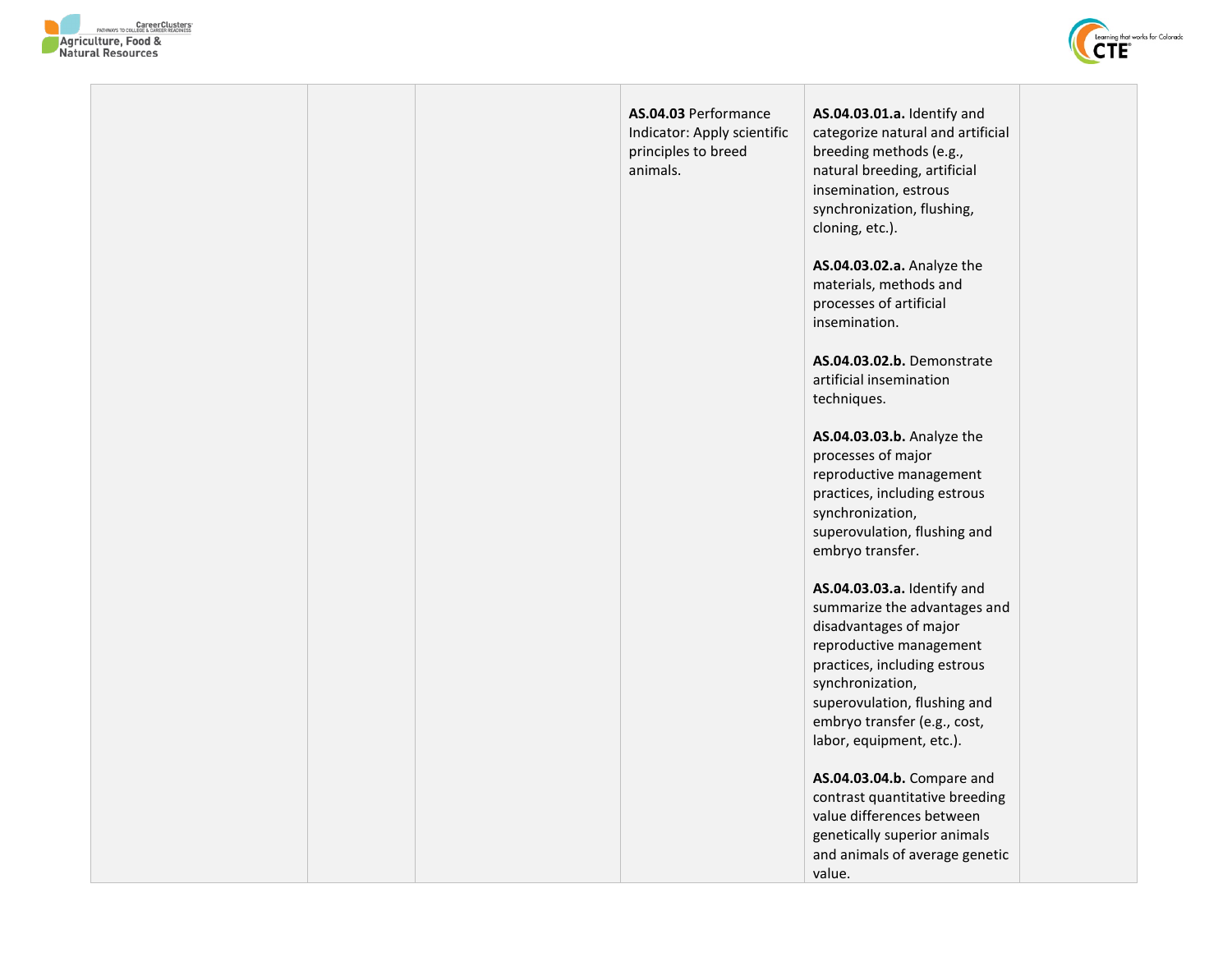



| <b>Unit 4: Nutrition and Feeding</b><br>Digestive system<br>$\bullet$<br>review<br>Nutrient values<br>$\bullet$<br>Daily Nutrient<br>$\bullet$<br>requirements<br>Feed Rations of<br>$\bullet$<br>common species<br>Supplements/specialty<br>$\bullet$<br>feeds | 20% | AS.03. CCTC Standard:<br>Design and provide proper<br>animal nutrition to achieve<br>desired outcomes for<br>performance, development,<br>reproduction and/or<br>economic production. | AS.03.01.01.a. Identify and<br>summarize essential nutrients<br>required for animal health and<br>analyze each nutrient's role in<br>growth and performance.<br>AS.03.01.01.b. Differentiate<br>between nutritional needs of<br>animals in different growth<br>stages and production systems<br>(e.g., maintenance, gestation,<br>natural, organic, etc.).<br>AS.03.01.01.c. Assess<br>nutritional needs for an<br>individual animal based on its<br>growth stage and production<br>system.<br>AS.03.01.02.b. Correlate a<br>species' nutritional needs to<br>feedstuffs that could meet<br>those needs.<br>AS.03.02.01.c. Select<br>appropriate feedstuffs for<br>animals based on a variety of<br>factors (e.g., economics,<br>digestive system and<br>nutritional needs, etc.).<br>AS.03.02.02.c. Select and<br>utilize animal feeds based on<br>nutritional requirements, using<br>rations for maximum nutrition<br>and optimal economic<br>production.<br>AS.03.02.03.b. Compare and<br>contrast methods that utilize<br>feed additives and growth |  |
|-----------------------------------------------------------------------------------------------------------------------------------------------------------------------------------------------------------------------------------------------------------------|-----|---------------------------------------------------------------------------------------------------------------------------------------------------------------------------------------|---------------------------------------------------------------------------------------------------------------------------------------------------------------------------------------------------------------------------------------------------------------------------------------------------------------------------------------------------------------------------------------------------------------------------------------------------------------------------------------------------------------------------------------------------------------------------------------------------------------------------------------------------------------------------------------------------------------------------------------------------------------------------------------------------------------------------------------------------------------------------------------------------------------------------------------------------------------------------------------------------------------------------------------------------------|--|
|                                                                                                                                                                                                                                                                 |     |                                                                                                                                                                                       |                                                                                                                                                                                                                                                                                                                                                                                                                                                                                                                                                                                                                                                                                                                                                                                                                                                                                                                                                                                                                                                         |  |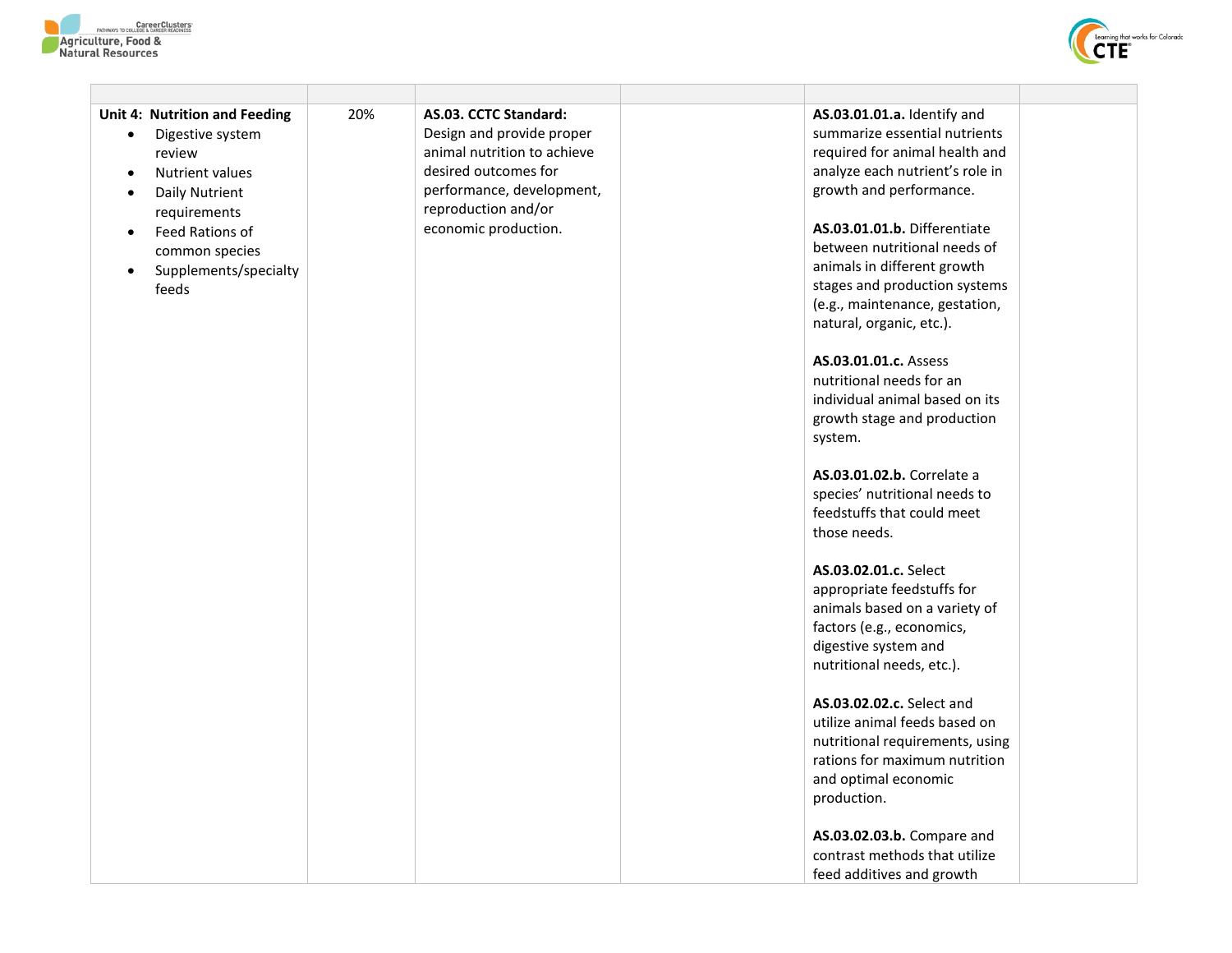



|  |  | promotants with production    |  |
|--|--|-------------------------------|--|
|  |  | practices that do not, (e.g., |  |
|  |  | organic versus conventional   |  |
|  |  | production methods).          |  |
|  |  |                               |  |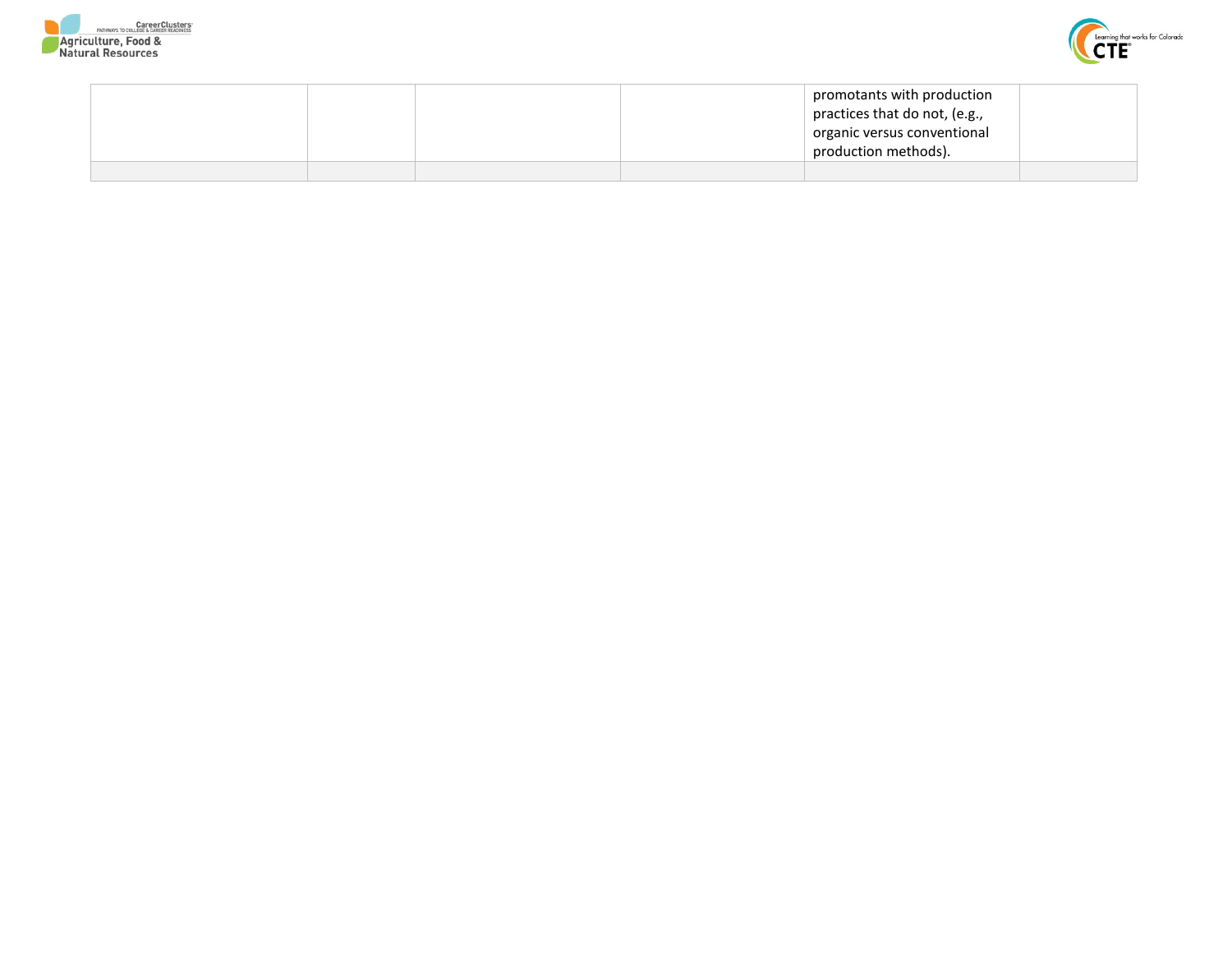



## **Colorado CTE Course – Scope and Sequence**

| <b>Course Name</b>                                                                                                                                                                                                                                                                                                               | <b>Animal Production and Management B</b><br><b>Course Details</b><br><b>Course = 0.50 Carnegie</b><br>strand.<br><b>Unit Credit</b> |                                                                                                                              |                                                                                                         | Level 3 course in the Animal Science pathway. This<br>is the second` semester in the animal production                                                                                                                                                                                                                                                                                                                                                                                                                                                                             |                            |
|----------------------------------------------------------------------------------------------------------------------------------------------------------------------------------------------------------------------------------------------------------------------------------------------------------------------------------|--------------------------------------------------------------------------------------------------------------------------------------|------------------------------------------------------------------------------------------------------------------------------|---------------------------------------------------------------------------------------------------------|------------------------------------------------------------------------------------------------------------------------------------------------------------------------------------------------------------------------------------------------------------------------------------------------------------------------------------------------------------------------------------------------------------------------------------------------------------------------------------------------------------------------------------------------------------------------------------|----------------------------|
|                                                                                                                                                                                                                                                                                                                                  |                                                                                                                                      |                                                                                                                              |                                                                                                         |                                                                                                                                                                                                                                                                                                                                                                                                                                                                                                                                                                                    |                            |
| <b>Course Description</b>                                                                                                                                                                                                                                                                                                        |                                                                                                                                      | current Issues facing Animal Agriculture.                                                                                    |                                                                                                         | Students will develop understanding and proficiency in the areas of Animal Production Systems, "Farm to Table", Animal Reproduction<br>and Genetics, Animal Nutrition and Feeding, Animal Behavior and Management, the business side of animal production, and research                                                                                                                                                                                                                                                                                                            |                            |
| Note:                                                                                                                                                                                                                                                                                                                            |                                                                                                                                      | locally adapted, make sure all essential knowledge and skills are covered.                                                   |                                                                                                         | This is a suggested scope and sequence for the course content. The content will work with any textbook or instructional resource. If                                                                                                                                                                                                                                                                                                                                                                                                                                               |                            |
| <b>SCED Identification #</b>                                                                                                                                                                                                                                                                                                     |                                                                                                                                      | for guest speakers, student presentations, field trips, remediation, or other content topics.                                |                                                                                                         | Schedule calculation based on 60 % of instructional time in semester. Scope and sequence allows for additional time                                                                                                                                                                                                                                                                                                                                                                                                                                                                |                            |
|                                                                                                                                                                                                                                                                                                                                  |                                                                                                                                      | be found at https://www.cde.state.co.us/standardsandinstruction/essentialskills                                              |                                                                                                         | All courses taught in an approved CTE program must include Essential Skills embedded into the course content. The Essential Skills Framework for this course can                                                                                                                                                                                                                                                                                                                                                                                                                   |                            |
| <b>Instructional Unit Topic</b>                                                                                                                                                                                                                                                                                                  | Suggested %<br>of<br>Instructional<br>Time                                                                                           | <b>CTE or Academic Standard</b><br>Alignment                                                                                 | Competency /<br>Performance Indicator                                                                   | Outcome / Measurement                                                                                                                                                                                                                                                                                                                                                                                                                                                                                                                                                              | <b>CTSO</b><br>Integration |
| Unit 1: Animal<br><b>Behavior and</b><br><b>Management</b><br>Types of<br>$\bullet$<br>animal<br>behaviors<br>Behavior<br>$\bullet$<br>management<br>and animal<br>handling<br>Animal<br>$\bullet$<br>Handling<br>systems and<br>facilities design<br>and layout<br>Laws applied<br>to animal<br>handling<br>Animal<br>Husbandry | 20%                                                                                                                                  | AS.02. CCTC Standard: Utilize<br>best-practice protocols based<br>upon animal behaviors for<br>animal husbandry and welfare. | AS.02.01. Performance<br>Indicator: Demonstrate<br>management techniques<br>that ensure animal welfare. | AS.02.01.02.b. Analyze and<br>document animal welfare<br>procedures used to ensure safety<br>and maintain low stress when<br>moving and restraining animals.<br>AS.02.01.02.a. Research and<br>summarize the challenges<br>involved in working with animals<br>and resources available to<br>overcome them (e.g., tools,<br>technology, equipment, facilities,<br>animal behavior signals, etc.).<br>AS.02.01.01.b. Design programs<br>that assure the welfare of<br>animals and prevent abuse or<br>mistreatment.<br>AS.02.02.01.b. Utilize tools,<br>technology and equipment to |                            |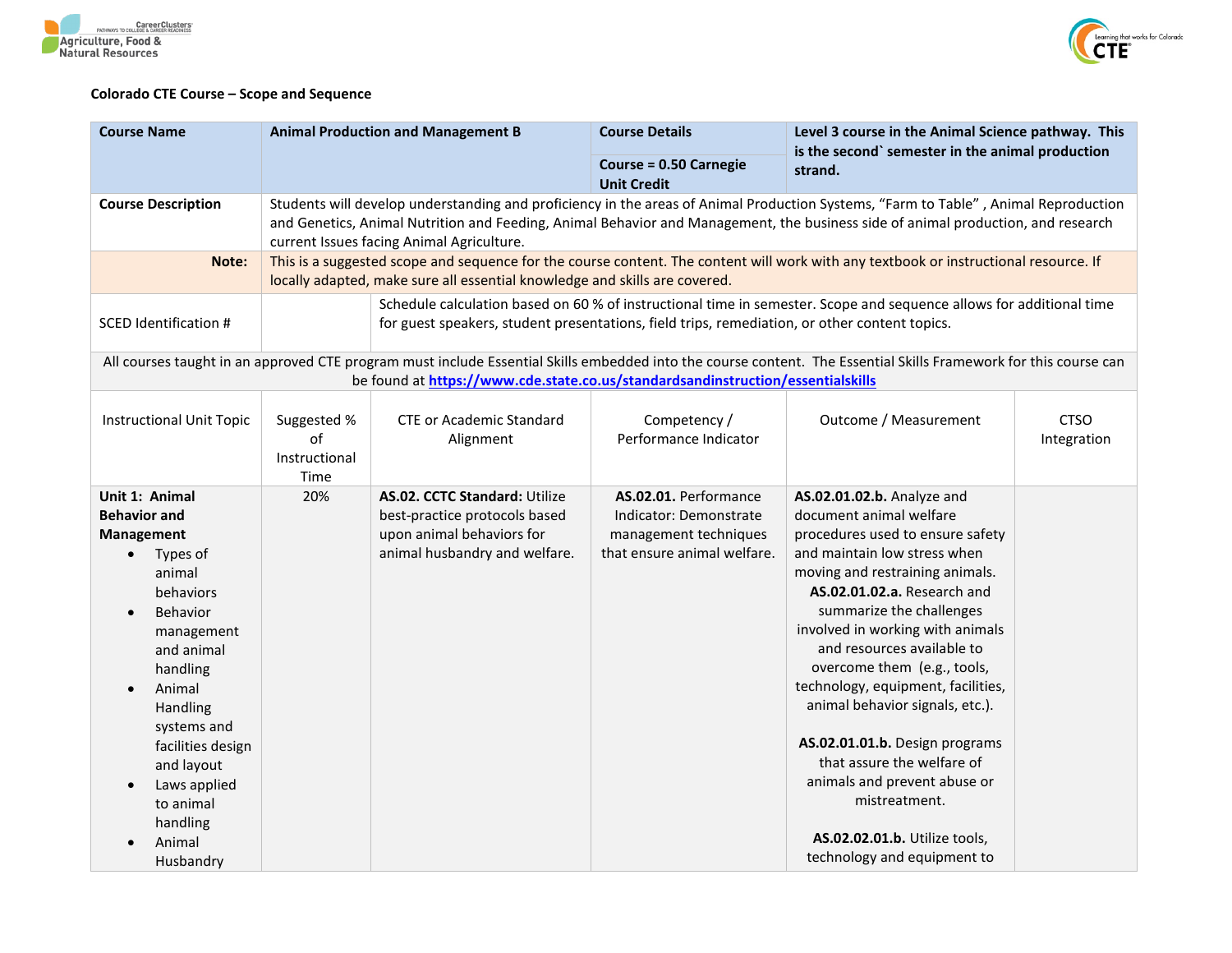



| practices, tools<br>and equipment                                                                |     |                                                                                                                                                             |                                                                                                                                                                          | perform animal husbandry and<br>welfare tasks.<br>AS.02.02.01.a. Identify and<br>categorize tools, technology and<br>equipment used in animal<br>husbandry and welfare to help<br>provide an abundant and safe<br>food supply.<br>AS.02.02.02.b. Analyze<br>consumer concerns with animal<br>production practices relative to<br>human health.<br>AS.02.02.03.a. Identify and<br>describe animal tracking systems<br>used in animal systems (e.g.,<br>livestock, companion animal,<br>exotics, etc.).<br><b>AS.02.02.02.a.</b> Research and<br>summarize animal production<br>practices that may pose health<br>risks. |
|--------------------------------------------------------------------------------------------------|-----|-------------------------------------------------------------------------------------------------------------------------------------------------------------|--------------------------------------------------------------------------------------------------------------------------------------------------------------------------|------------------------------------------------------------------------------------------------------------------------------------------------------------------------------------------------------------------------------------------------------------------------------------------------------------------------------------------------------------------------------------------------------------------------------------------------------------------------------------------------------------------------------------------------------------------------------------------------------------------------|
| <b>Unit 2: Issues Facing</b><br><b>Animal Agriculture-</b><br><b>Current Ag</b><br><b>Issues</b> | 15% | CS.01. Analyze how issues,<br>trends, technologies and public<br>policies impact systems in the<br>Agriculture, Food & Natural<br>Resources Career Cluster. | CS.01.01. Performance<br>Indicator: Research,<br>examine and discuss issues<br>and trends that impact<br>AFNR systems on local,<br>state, national and global<br>levels. | CS.01.01.01.b. Analyze and<br>summarize AFNR issues and their<br>impact on local, state, national<br>and global levels.<br>CS.01.01.02.a. Research and<br>summarize trends impacting<br>AFNR systems.<br>CS.01.01.02.b. Analyze current<br>trends in AFNR systems and<br>predict their impact on local,<br>state, national and global levels.                                                                                                                                                                                                                                                                          |
| Unit 3: Wildlife Ecology<br>Identify<br>wildlife species                                         | 10% | AS.01. CCTC Standard: Analyze<br>historic and current trends<br>impacting the animal systems<br>industry.                                                   | AS.01.02. Performance<br>Indicator: Assess and select<br>animal production methods<br>for use in animal systems                                                          | AS.01.02. Performance<br><b>Indicator:</b> Assess and select<br>animal production methods for<br>use in animal systems based                                                                                                                                                                                                                                                                                                                                                                                                                                                                                           |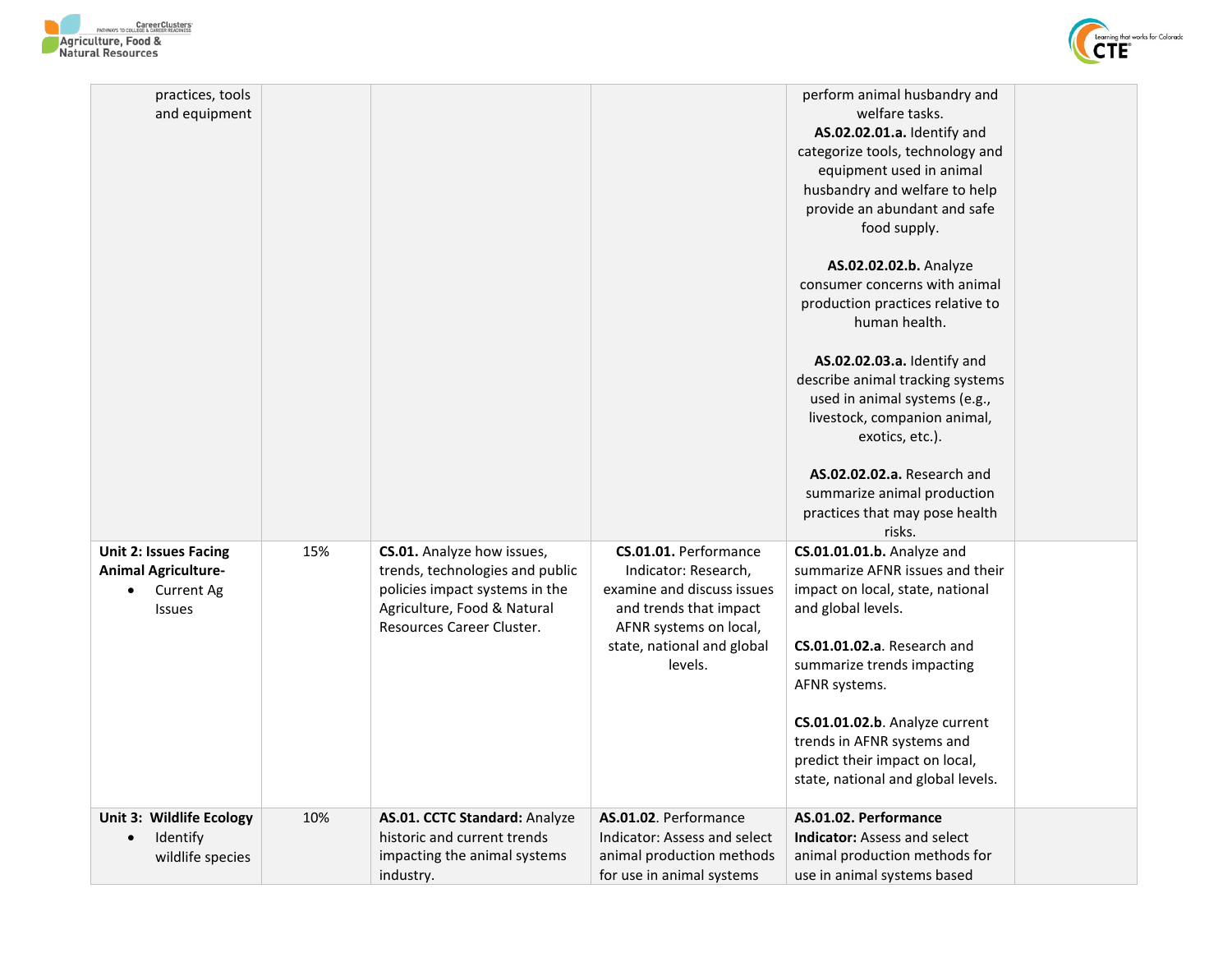



| Wildlife's<br>$\bullet$<br>impact on<br>ecological<br>processes<br>Importance of<br>$\bullet$<br>wildlife for<br>balanced<br>system of<br>production |     |                                                                                                 | based upon their<br>effectiveness and impacts.                                                                                                                                                                                                                                                                               | upon their effectiveness and<br>impacts.<br><b>AS.01.02.04.a.</b> Identify and<br>summarize wildlife management<br>methods.<br><b>AS.01.02.04.b.</b> Research and<br>summarize local wildlife<br>populations, challenges and<br>ecological measures that are<br>being utilized.<br>AS.01.02.04.c. Devise and<br>evaluate plans to manage wildlife<br>populations to achieve optimal<br>ecological health.                                                                                                                                                                                                                            |  |
|------------------------------------------------------------------------------------------------------------------------------------------------------|-----|-------------------------------------------------------------------------------------------------|------------------------------------------------------------------------------------------------------------------------------------------------------------------------------------------------------------------------------------------------------------------------------------------------------------------------------|--------------------------------------------------------------------------------------------------------------------------------------------------------------------------------------------------------------------------------------------------------------------------------------------------------------------------------------------------------------------------------------------------------------------------------------------------------------------------------------------------------------------------------------------------------------------------------------------------------------------------------------|--|
| <b>Unit 4: Environmental</b><br>Impact<br>Impact of<br>Animal<br>production on<br>the<br>environment                                                 | 15% | AS.08. CCTC Standard: Analyze<br>environmental factors<br>associated with animal<br>production. | AS.08.01. Performance<br>Indicator: Design and<br>implement methods to<br>reduce the effects of animal<br>production on the<br>environment.<br>AS.08.02. Performance<br>Indicator: Evaluate the<br>effects of environmental<br>conditions on animals and<br>create plans to ensure<br>favorable environments for<br>animals. | AS.08.01.01.a. Identify and<br>summarize the effects of animal<br>agriculture on the environment<br>(e.g., waste disposal, carbon<br>footprint, air quality,<br>environmental efficiencies, etc.).<br>AS.08.01.01.b. Assess the<br>effectiveness of methods of<br>reducing the effects of animal<br>agriculture on the environment.<br>AS.08.01.01.c. Devise a plan that<br>includes measures to reduce the<br>impact of animal agriculture on<br>the environment.<br><b>AS.08.02.01.a.</b> Research and<br>summarize environmental<br>conditions that impact animals<br>(e.g., weather, sources of water,<br>food resources, etc.). |  |